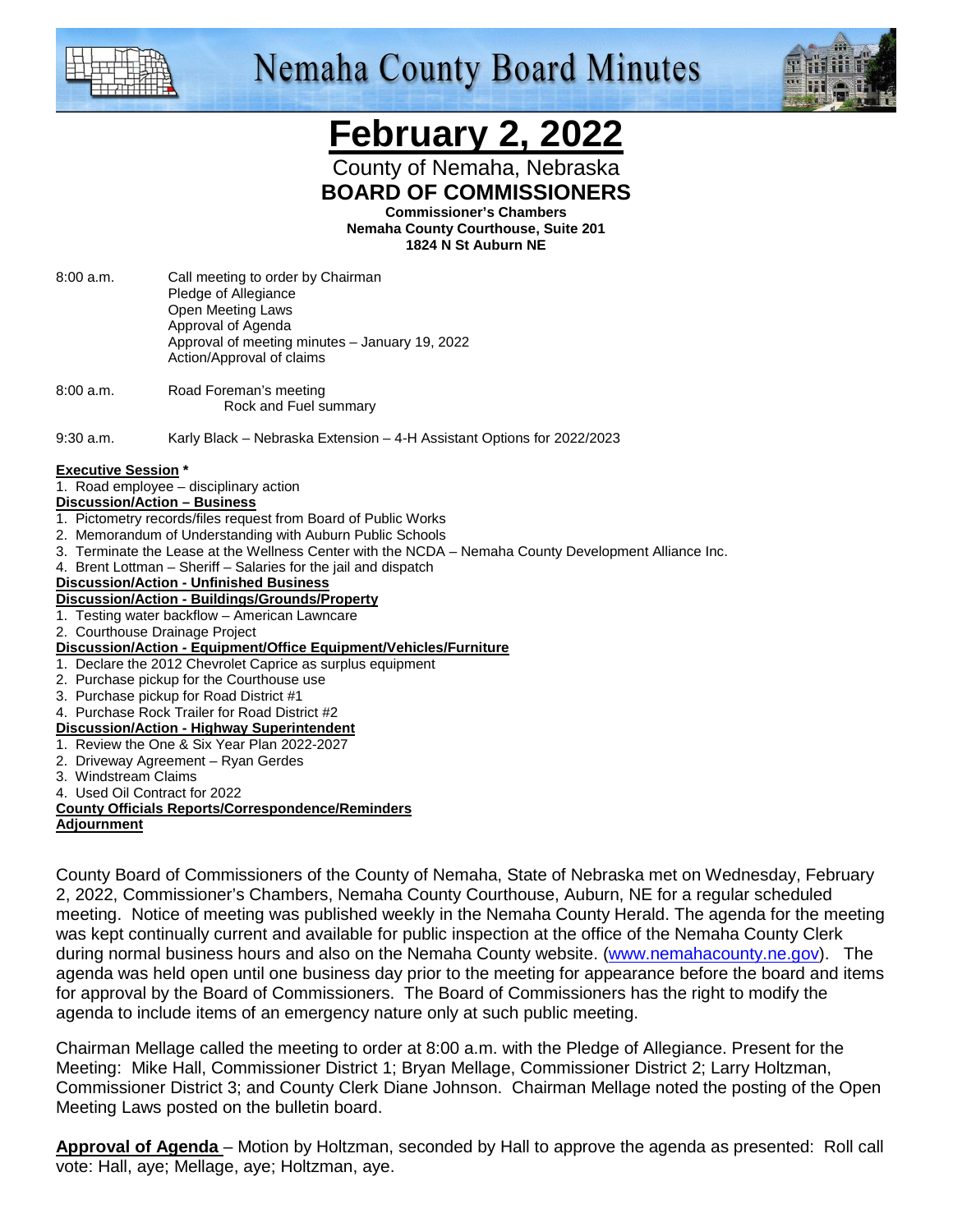



**Approval of Minutes** – Motion by Holtzman, seconded by Hall to approve the January 19, 2022 minutes as presented with no corrections. Roll call vote: Mellage, aye; Holtzman, aye; Hall, aye.

**Claims** – Motion by Mellage, seconded by Holtzman to approve the accounts payable claims as presented by the County Clerk and authorized for payment by the Board of Commissioners. Roll call vote: Holtzman, aye; Mellage, aye; Hall, aye.

### 8:00 a.m. Road Foreman's meeting – Present was Scott Lickteig & Jim Holthus Rock and Fuel summary

9:30 a.m. Karly Black – Nebraska Extension – 4-H Assistant Options for 2022/2023 – Karly Black, Daryl Obermeyer, and Beverly Beasterfield presented information to the Commissioners about the current position opening for an Assistant in the Extension Office. The Commissioners gave their verbal support for a full-time position for the Assistant in the Extension Office.

# **Executive Session \***

1. Road employee – disciplinary action – no action taken

# **Discussion/Action – Business**

1. Pictometry records/files request from Board of Public Works – no action taken

2. Memorandum of Understanding with Auburn Public Schools – Motion by Mellage, seconded by Hall to sign the Memorandum of Understanding with Auburn Public Schools to identify the Nemaha County Courthouse as a temporary location to send students, staff, and/or other persons in the event of an emergency or unforeseen event. Roll call vote: Mellage, aye; Holtzman, aye; Hall, aye.

3. Terminate the Lease at the Wellness Center with the NCDA – Nemaha County Development Alliance – Motion by Mellage, seconded by Holtzman to terminate the lease with Nemaha County Development Alliance (NCDA) located at the Wellness Center. The County Attorney office with be sending the 30-day notice to the NCDA. Roll call vote: Holtzman, aye; Hall, aye; Mellage, aye.

4. Brent Lottman – Sheriff – Salaries for the jail and dispatch

#### **Discussion/Action - Unfinished Business Discussion/Action - Buildings/Grounds/Property**

- 1. Testing water backflow American Lawncare
- 2. Courthouse Drainage Project updated the status

# **Discussion/Action - Equipment/Office Equipment/Vehicles/Furniture**

1. Declare the 2012 Chevrolet Caprice as surplus equipment – Motion by Mellage, seconded by Holtzman to declare surplus equipment: 2012 Chevrolet Caprice and 2000 Chevrolet utility bed pickup, and will be advertised and sold by sealed bids on March 2, 2022 meeting. Roll call vote: Mellage, aye; Holtzman, aye; Hall, aye.

- 2. Purchased a 2018 Ford F150 pickup for the Courthouse at the Federal Surplus Property for \$25,400.00.
- 3. Purchased a 2013 Ford F350 pickup for Road District #1 at the Federal Surplus Supply for \$29,500.00

4. Purchase Rock Trailer for Road District #2 – Will begin the bid process to purchase a Rock Trailer for Road District #2.

# **Discussion/Action - Highway Superintendent**

1. Review the One & Six Year Plan 2022-2027 – public hearing will be on February 16, 2022 at 10:30 a.m. 2. Driveway Agreement – Ryan Gerdes – Motion by Hall, seconded by Mellage to approve the Driveway Agreement with Ryan Gerdes located at Sec 10 T5N R15E. Roll call vote: Holtzman, aye; Hall, aye; Mellage, aye.

3. Windstream Claims - reviewed

4. Used Oil Contract for 2022 with Tri State Oil Reclaimers Inc.

# **County Officials Reports/Correspondence/Reminders**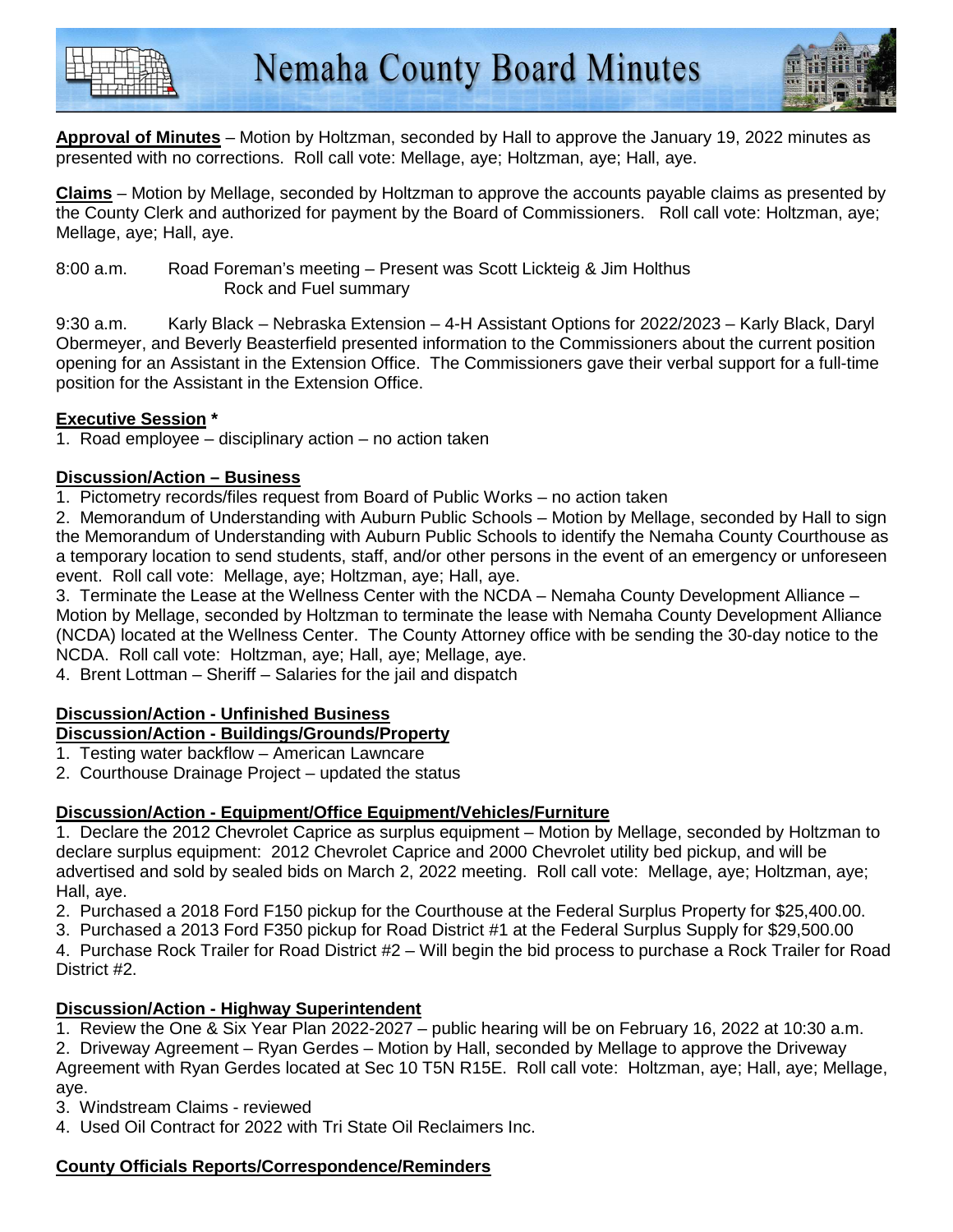

The following claims were approved for payment by the Board of Commissioners and authorized the County Clerk for payment:

| General                          |             |
|----------------------------------|-------------|
| <b>Salaries</b>                  | \$60,137.12 |
| Airespring                       | \$386.01    |
| American Recycling               | 896.47      |
| Americom                         | 45.00       |
| Aub Family Hith Ctr              | 264.00      |
| Aub Newspaper                    | 832.98      |
| <b>Bear Graphics</b>             | 381.16      |
| <b>Bennett's Fire Protection</b> | 139.00      |
| <b>Bradley Electric</b>          | 638.39      |
| <b>Capital Business</b>          | 1,935.48    |
| Collection Assc.                 | 199.72      |
| Constellation                    | 719.80      |
| Culligan                         | 107.70      |
| <b>CVSOAN</b>                    | 60.00       |
| <b>DAS</b>                       | 225.88      |
| <b>DAS</b>                       | 568.27      |
| <b>Dollar General</b>            | 87.85       |
| Eakes                            | 4.30        |
| <b>First Concord</b>             | 2,029.82    |
| Great West Life & Annuity        | 50.00       |
| Holtzman, Larry                  | 271.83      |
| <b>HRDirect</b>                  | 79.99       |
| <b>IACP</b>                      | 215.00      |
| Kraviec, Stephen J               | 1,505.50    |
| Laflin, Ashley                   | 31.72       |
| Ligouri, Louie                   | 344.60      |
| Longs Creek                      | 2,912.00    |
| Lynch's                          | 425.67      |
| <b>Matthew Bender</b>            | 164.15      |
| Mellage, Bryan                   | 197.68      |
| Meyer Lab                        | 417.74      |
| <b>MIPS</b>                      | 1,279.59    |
| Nem Co Hospital                  | 20.00       |
| Nem Co Tax Acct Ret              | 9,532.35    |
| Nem Co Tax Acct SS/FWH           | 18,380.13   |
| Nem Co Tax Acct Nationwide       | 75.00       |
| Nem Co Treasurer                 | 10.00       |
| <b>OPPD</b>                      | 50.36       |
| Orscheln                         | 29.98       |
| Ouren, William                   | 150.00      |
| Pinpoint                         | 575.90      |
| Quadient                         | 429.42      |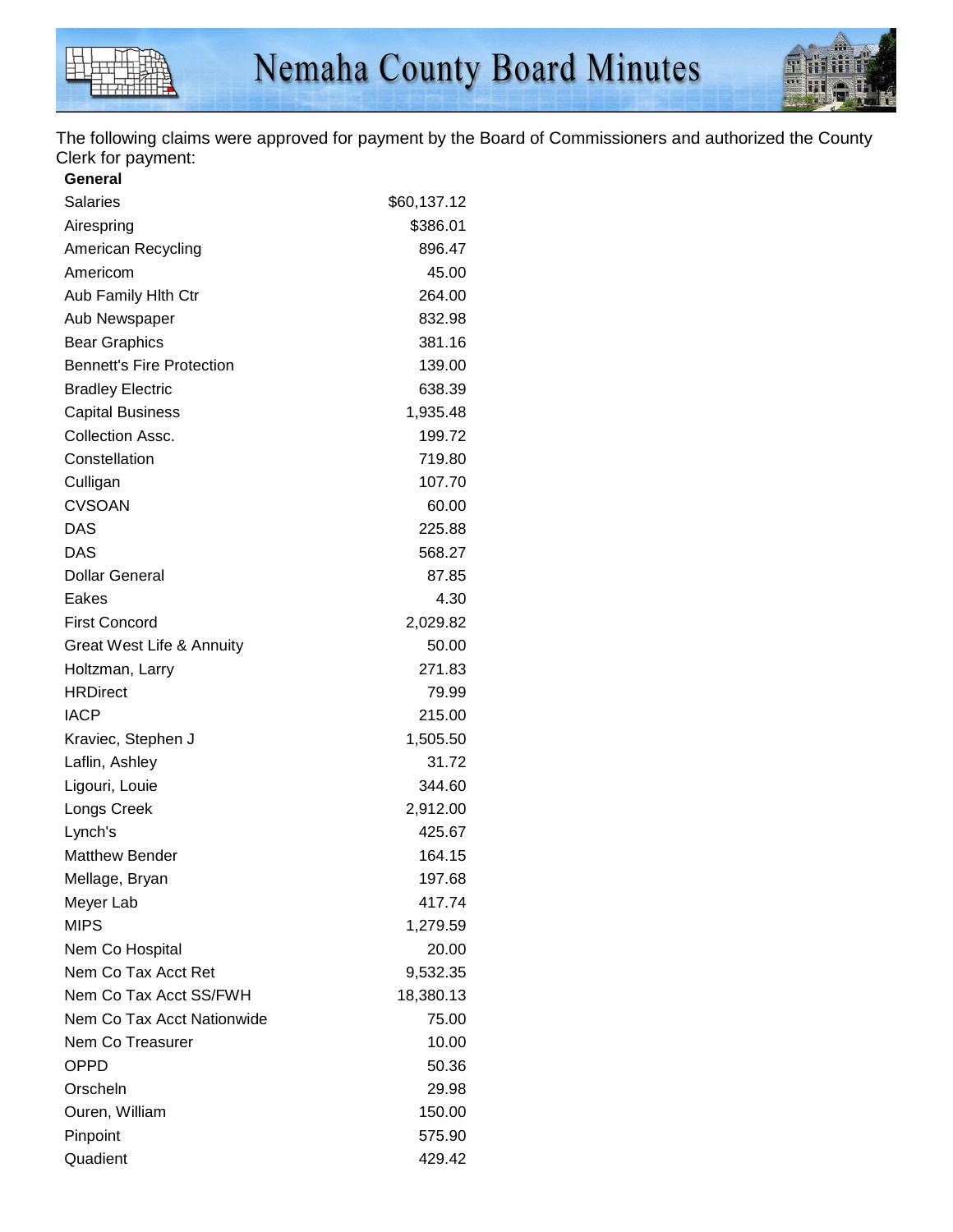

# Nemaha County Board Minutes



| Quill                                         | 486.48    |
|-----------------------------------------------|-----------|
| <b>Richardson Co Sheriff</b>                  | 330.00    |
| Sam's Club                                    | 314.55    |
| <b>Schendel Pest Control</b>                  | 210.00    |
| <b>Thomson West</b>                           | 608.89    |
| <b>UNL Extension</b>                          | 71.38     |
| <b>US Bank</b>                                | 3,609.59  |
| Vanguard                                      | 14,800.00 |
| Verizon                                       | 1,283.92  |
| Windstream                                    | 192.18    |
| <b>York Co Communications</b>                 | 297.00    |
| Road                                          |           |
| <b>Salaries</b>                               | 15,594.66 |
| <b>American Recycling</b>                     | 134.93    |
| <b>Bradley Electric</b>                       | 3,252.10  |
| Constellation                                 | 209.62    |
| Farm & City Supply                            | 586.48    |
| Lawson                                        | 35.65     |
| <b>Martin Marietta</b>                        | 38363.64  |
| Meyer Earp                                    | 39.53     |
| <b>NE Child Support</b>                       | 390.50    |
| <b>NE Snow Equip</b>                          | 249.46    |
| Nem Co Tax, ret                               | 2,445.05  |
| Nem Co Tax, ss, fwh                           | 4,600.07  |
| Nem Co Treasurer                              | 10.00     |
| <b>NMC</b>                                    | 5,408.67  |
| Orscheln                                      | 825.92    |
| Powerplan                                     | 273.80    |
| <b>RDO</b>                                    | 2,284.34  |
| US Bank                                       | 876.28    |
| Verizon                                       | 42.84     |
| <b>Road Equipment Fund</b>                    |           |
| <b>Neb Snow Equipment</b>                     | 5,953.86  |
| <b>Visitors Promotion Fund</b>                |           |
| Kistner, Sonia                                | 155.68    |
| <b>Register of Deeds Preservation Fund</b>    |           |
| <b>MIPS</b>                                   | 384.18    |
| <b>Vacation/Sick Leave Claim Reserve Fund</b> |           |
| Nem Co Tax, ret                               | 464.80    |
| Nem Co Tax, ss, fwh                           | 1,353.08  |
| Nem Co Tax, nwh                               | 237.64    |
| <b>Juvenile Diversion Program Fund</b>        |           |
| Laflin, Ashley                                | 46.00     |
| Canine Dog (K9) Fund                          |           |
| Orscheln                                      | 48.99     |
| 911 Emergency Management Fund                 |           |